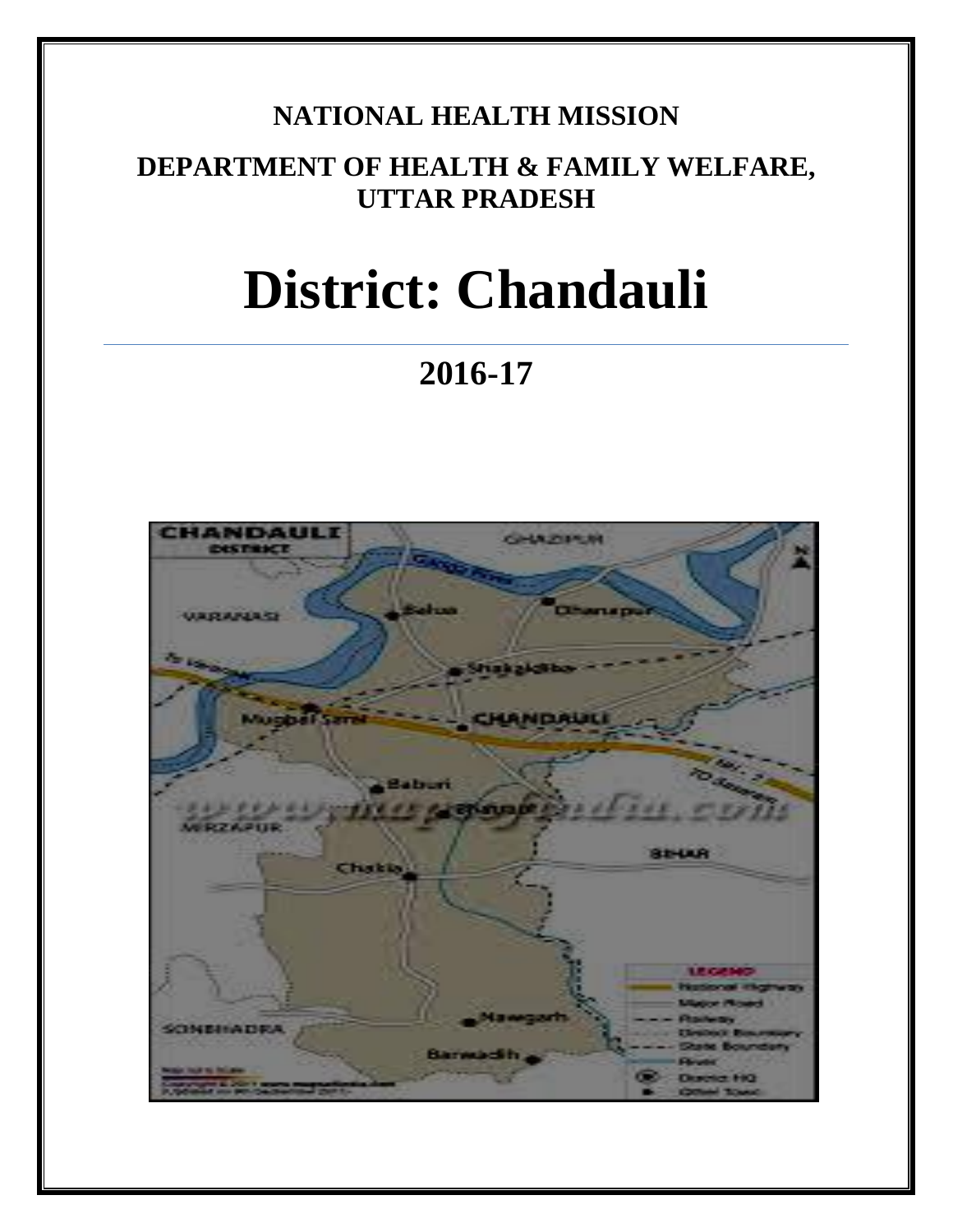## **District Profile:**

|                                                           | <b>Chandauli</b> | <b>Uttar Pradesh</b> |
|-----------------------------------------------------------|------------------|----------------------|
| Rural Population (In lakhs) (Census<br>2011)              | 17.10            | 1551.11              |
| Number of Districts (RHS 2014)                            |                  | 75                   |
| Number of Sub District (Tehsil/Taluka<br>etc.)Census 2011 | 03               | 312                  |
| Number of Villages (RHS 2014)                             | 1633             | 106704               |
| Number of District Hospitals (RHS)<br>2014)               | 02               | 160                  |
| <b>Number of Community Health Centres</b><br>(RHS 2014)   | 04               | 773                  |
| Number of Primary Health Centres<br>(RHS 2014)            | 06               | 3497                 |
| Number of Sub Centres (RHS 2014)                          | 248              | 20521                |

## **Demographic Profile**

| <b>Indicator</b>                           | <b>Chandauli</b> | <b>Uttar Pradesh</b> |
|--------------------------------------------|------------------|----------------------|
|                                            |                  |                      |
| <b>Total Population (In Crore) (Census</b> | .19              | 19.96                |
| Decadal Growth (%) (Census 2001)           | 18.02            | 20.09                |
| Crude Birth Rate (SRS 2014)                | 26.4             | 27.2                 |
| Crude Death Rate (SRS 2014)                | 10.1             | 7.7                  |
| Natural Growth Rate (SRS 2014)             |                  | 19.5                 |
| Sex Ratio (Census 2011)                    | 918              | 908                  |
| Child Sex Ratio (Census 2011)              | 911              | 899                  |
| Schedule Caste population (In Crore)       | .06              | 3.51                 |
| Schedule Tribe population (in crore)       |                  | 0.011                |
| Total Literacy Rate (%) (Census 2011)      | 71.48            | 69.72                |
| Male Literacy Rate (%) (Census 2011)       | 81.72            | 79.24                |
| Female Literacy Rate (%) (Census 2011)     | 60.35            | 59.26                |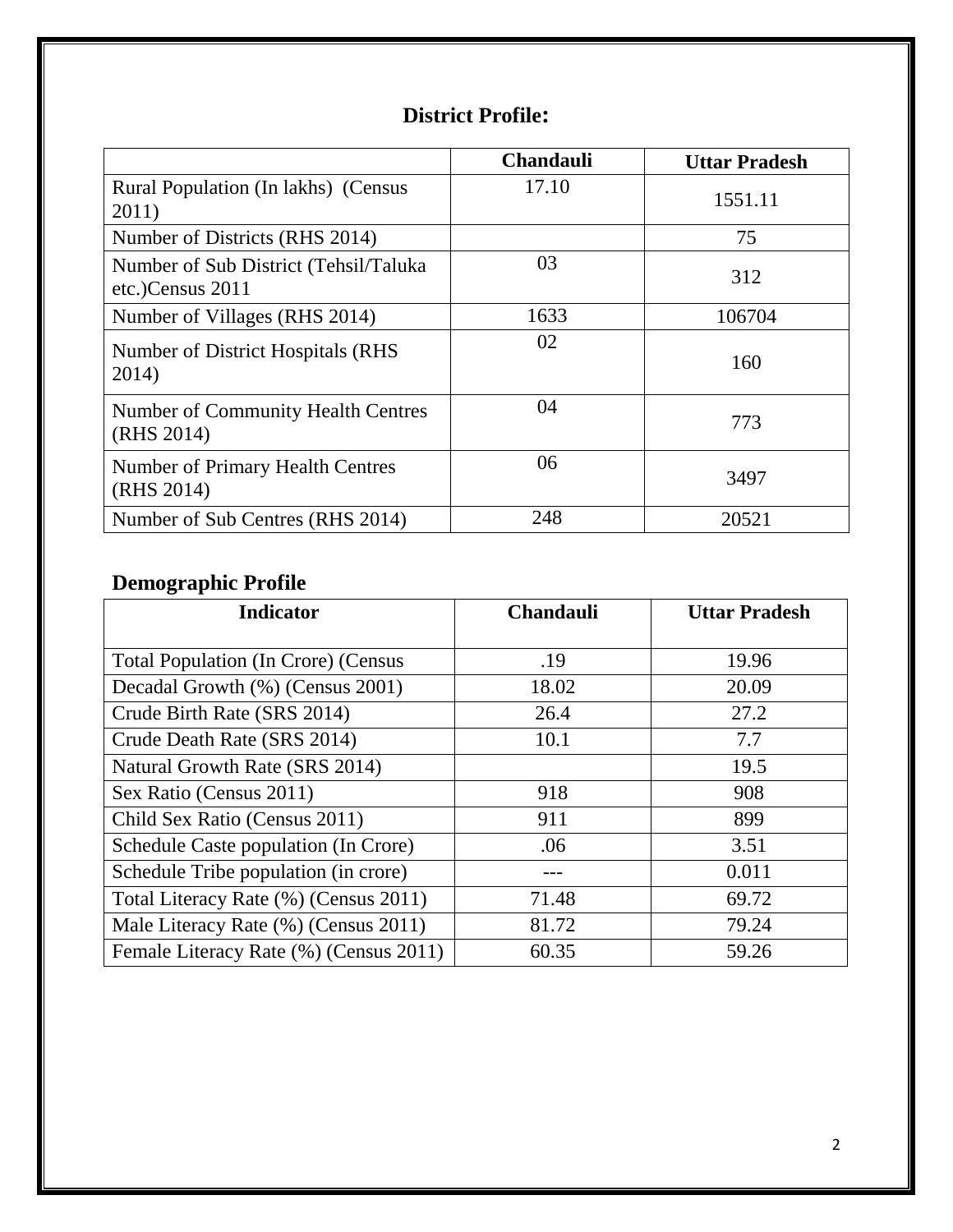## **Status of Health Indicators**

| Indicators                       | <b>Chandauli</b> |  | $\%$    | <b>Uttar Pradesh</b> |                 | $\%$          |
|----------------------------------|------------------|--|---------|----------------------|-----------------|---------------|
|                                  |                  |  | Decline |                      |                 | Decline       |
|                                  |                  |  | (MH)    |                      |                 | (MH)          |
| <b>Infant Mortality Rate</b>     |                  |  |         | 71                   | 50              | 29.57%        |
|                                  |                  |  |         | $(SRS-2006)$         | $(SRS-2014)$    |               |
| Neo-Natal Mortality Rate         |                  |  |         | 46                   | 35              | 23.91%        |
|                                  |                  |  |         | (SRS 2006)           | $(SRS-2014)$    |               |
| <b>Maternal Mortality Ratio</b>  |                  |  |         | 440                  | 285             | 35.22%        |
|                                  |                  |  |         | (SRS 2004-06)        | $(SRS 2011-13)$ |               |
| <b>Total Fertility Rate</b>      |                  |  |         | 4.2                  | 3.1             | 26.19%        |
|                                  |                  |  |         | $(SRS-2006)$         | (SRS 2014)      |               |
| <b>Under-five Mortality Rate</b> |                  |  |         | 91                   | 64              | 29.67         |
|                                  |                  |  |         | (SRS 2008)           | (SRS 2013)      | $\frac{0}{0}$ |

# **Progress under Health Systems Strengthening**

| SI.<br>N <sub>0</sub> | <b>Activity</b>               | <b>Status</b>                                                                                                                                                                                                                              |
|-----------------------|-------------------------------|--------------------------------------------------------------------------------------------------------------------------------------------------------------------------------------------------------------------------------------------|
| $\mathbf{1}$          | 24x7 PHCs                     | Out of 29, only 07 PHCs are functioning on 24x7 basis.                                                                                                                                                                                     |
| $\overline{2}$        | Functioning as<br><b>FRUs</b> | Only 04 Facilities(02 DH, 01 SDH and 01<br>other level CHC and others level) are working as FRUs                                                                                                                                           |
| 3                     | <b>ASHAs</b><br>Selected      | 1691 ASHAs have been engaged<br>(1691 have been trained in $1st$ Module, and 1527<br>ASHAs are trained upto 5 <sup>th</sup> Module and 1200 ASHAs trained in<br>Round-1 & 1200 ASHAs trained in Round-2 of $6^{th}$ & $7^{th}$<br>Modules) |
| $\overline{4}$        | Contractual<br>appointments   | Human Resource (HR) has been approved.<br>(Medical Officers (MBBS) - 08, Specialist 03, AYUSH<br>Mos/ Physicians 00, SNs 74, ANMs 61, LTs<br>12, Pharmacists 16, others 00)                                                                |
| 5                     | Rogi Kalyan<br>Samiti         | 12 facilities (02 DH, 04 CHCs) have been registered<br>with RKS.                                                                                                                                                                           |
| 6                     | <b>VHSNCs</b>                 | Out of 634 villages, .634 villages constituted VHSNCs.                                                                                                                                                                                     |
| $\overline{7}$        | <b>DLVMCs</b>                 | Completion of 01 DLVMC has been reported.                                                                                                                                                                                                  |
| 8                     | <b>VHNDs</b>                  | VHNDs were held during 2015-16.                                                                                                                                                                                                            |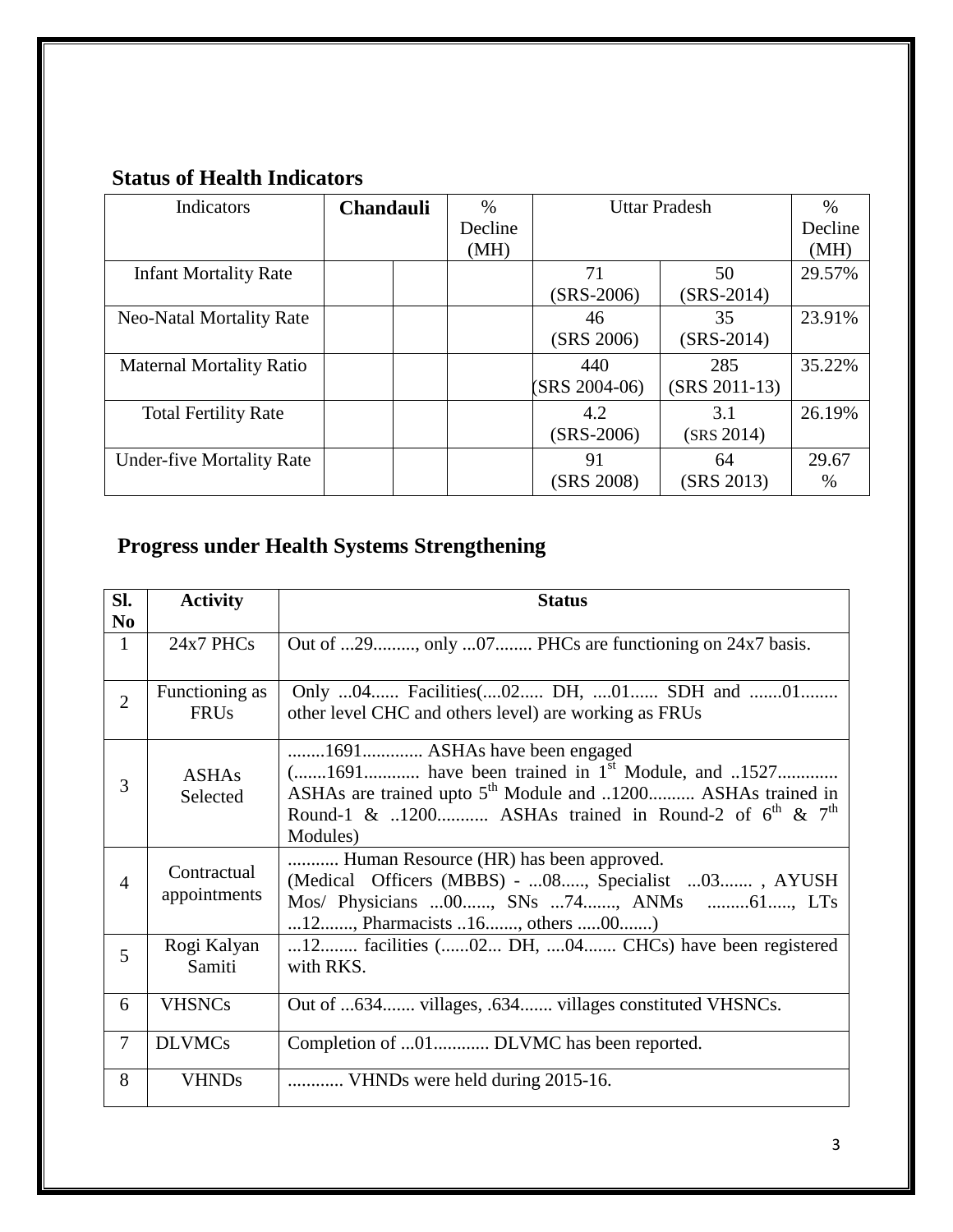| 9        | <b>ERS</b>                            | 23 (102-Type) & 16 (108-Type) are operational.                                  |                                       |                  |            |           |       |
|----------|---------------------------------------|---------------------------------------------------------------------------------|---------------------------------------|------------------|------------|-----------|-------|
| 10       | <b>MMU</b>                            | An approval of 00 Mobile Medical Units (MMU) has been given<br>to the District. |                                       |                  |            |           |       |
| 11       | Ambulance                             | An approval of 01 ambulances has been given to the District.                    |                                       |                  |            |           |       |
|          |                                       | New Construction<br>Renovation/Up gradation<br>Facility                         |                                       |                  |            |           |       |
|          |                                       |                                                                                 | Sanctioned                            | Completed        | Sanctioned | Completed |       |
|          |                                       | <b>SC</b>                                                                       | 20                                    | 16               | $---$      |           | $---$ |
|          |                                       | <b>PHC</b>                                                                      | 1                                     | $\boldsymbol{0}$ | ---        |           | ---   |
|          |                                       | <b>CHC</b>                                                                      | 5                                     | $\overline{0}$   | ---        |           |       |
|          |                                       | Rogi                                                                            | $\overline{2}$                        | $\overline{0}$   | ---        |           | ---   |
|          |                                       | Ashray                                                                          |                                       |                  |            |           |       |
|          |                                       | Asthal on                                                                       |                                       |                  |            |           |       |
|          |                                       | <b>CHC</b>                                                                      |                                       |                  |            |           |       |
|          |                                       |                                                                                 | 1                                     | 1                | $---$      |           | ---   |
|          |                                       | DH<br><b>OT</b>                                                                 |                                       | $\theta$         |            |           |       |
|          | Infrastructure<br>12<br>Strengthening | Ramp &                                                                          | 1                                     |                  | ---        |           | ---   |
|          |                                       | Ward IN                                                                         |                                       |                  |            |           |       |
|          |                                       | DH                                                                              |                                       |                  |            |           |       |
|          |                                       | TB                                                                              | $\mathbf{1}$                          | $\overline{0}$   | ---        |           | ---   |
|          |                                       | Clinic                                                                          |                                       |                  |            |           |       |
|          |                                       | Maternity                                                                       | 1                                     | $\overline{0}$   | ---        |           |       |
|          |                                       | Wing                                                                            |                                       |                  |            |           |       |
|          |                                       | 100 Bed                                                                         |                                       |                  |            |           |       |
|          |                                       | Drug                                                                            | $\mathbf{1}$                          | $\theta$         | ---        |           | ---   |
|          |                                       | Ware                                                                            |                                       |                  |            |           |       |
|          |                                       | House                                                                           |                                       |                  |            |           |       |
|          |                                       | Ayush                                                                           | $\mathbf{1}$                          | $\boldsymbol{0}$ | ---        |           | ---   |
|          |                                       | Wing IN                                                                         |                                       |                  |            |           |       |
|          |                                       | DH                                                                              |                                       |                  |            |           |       |
|          |                                       |                                                                                 |                                       |                  |            |           |       |
| New Born |                                       | Sick New Born Care unit (SNCU)                                                  |                                       |                  |            | 01        |       |
| 13       | <b>Care Units</b>                     |                                                                                 | New Born Stabilization Unit (NBSU)    |                  |            | 04        |       |
|          | established                           |                                                                                 | New Born Care Corner (NBCC)           |                  |            | 13        |       |
|          |                                       |                                                                                 | Nutrition Rehabilitation Center (NRC) |                  |            | 01        |       |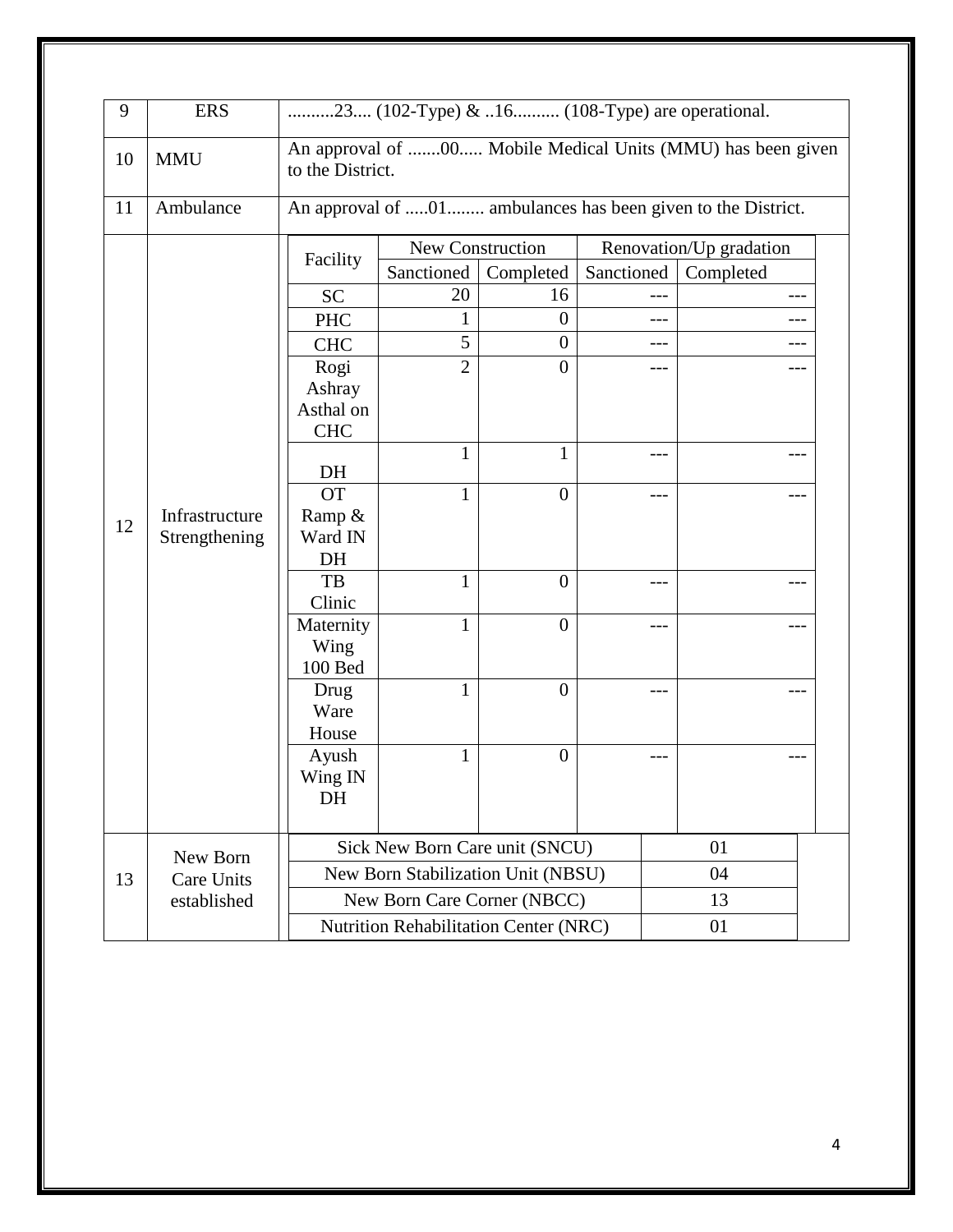| Year        | <b>Institutional Deliveries</b> | <b>JSY</b> beneficiaries |
|-------------|---------------------------------|--------------------------|
| 2012-13     | 26308                           | 25832                    |
| 2013-14     | 34041                           | 25063                    |
| 2014-15     | 34851                           | 26203                    |
| $2015 - 16$ | 38198                           | 27507                    |
| 2016-17     | 7132                            | 4572                     |

## **Physical Progress of Institutional Deliveries and JSY**

## **1. Funds Released under NRHM** (in crores)

| Year         | <b>Allocation</b> | Release* | <b>Expenditure</b> |
|--------------|-------------------|----------|--------------------|
| 2012-13      |                   | 23.41    | 14.19              |
| 2013-14      |                   | 12.83    | 16.75              |
| 2014-15      | 23.28             | 22.54    | 19.28              |
| 2015-16      | 34.96             | 23.66    | 22.93              |
| <b>Total</b> |                   |          |                    |

\*Release figures for the F.Y. 2015-16 are updated on 31.03.2016 and provisional.

#### **NUHM**

#### **A. Demographic Profile (As per Census 2011):**

|    | Total Population (In lakhs)                                                   | 19.52    |
|----|-------------------------------------------------------------------------------|----------|
| 2  | Urban Population (In lakhs)                                                   | 2.42     |
| 3  | Urban Population as percentage of total population                            | 12.42    |
| 4  | Urban slum population (in lakhs)                                              | .17      |
| 5  | Slum population as percentage of urban population                             | 13.33    |
| 6  | Number of Metro cities                                                        | $\theta$ |
| 7  | Number of Million + cities $(> 10$ lakh population)                           | 0        |
| 8  | Number of cities with 1 to 10 lakh population                                 | 0        |
| 9  | Number of towns with less than 1 lakh but more than 50<br>thousand population | 01       |
| 10 | Number of State HQs/District HQs which have population                        |          |
|    | between 50 thousand to 30 thousand                                            | $\Omega$ |
| 11 | Total Eligible cities $(6+7+8+9+10)$                                          | 0        |
| 12 | Total cities covered under NUHM till 2015-16                                  | 01       |